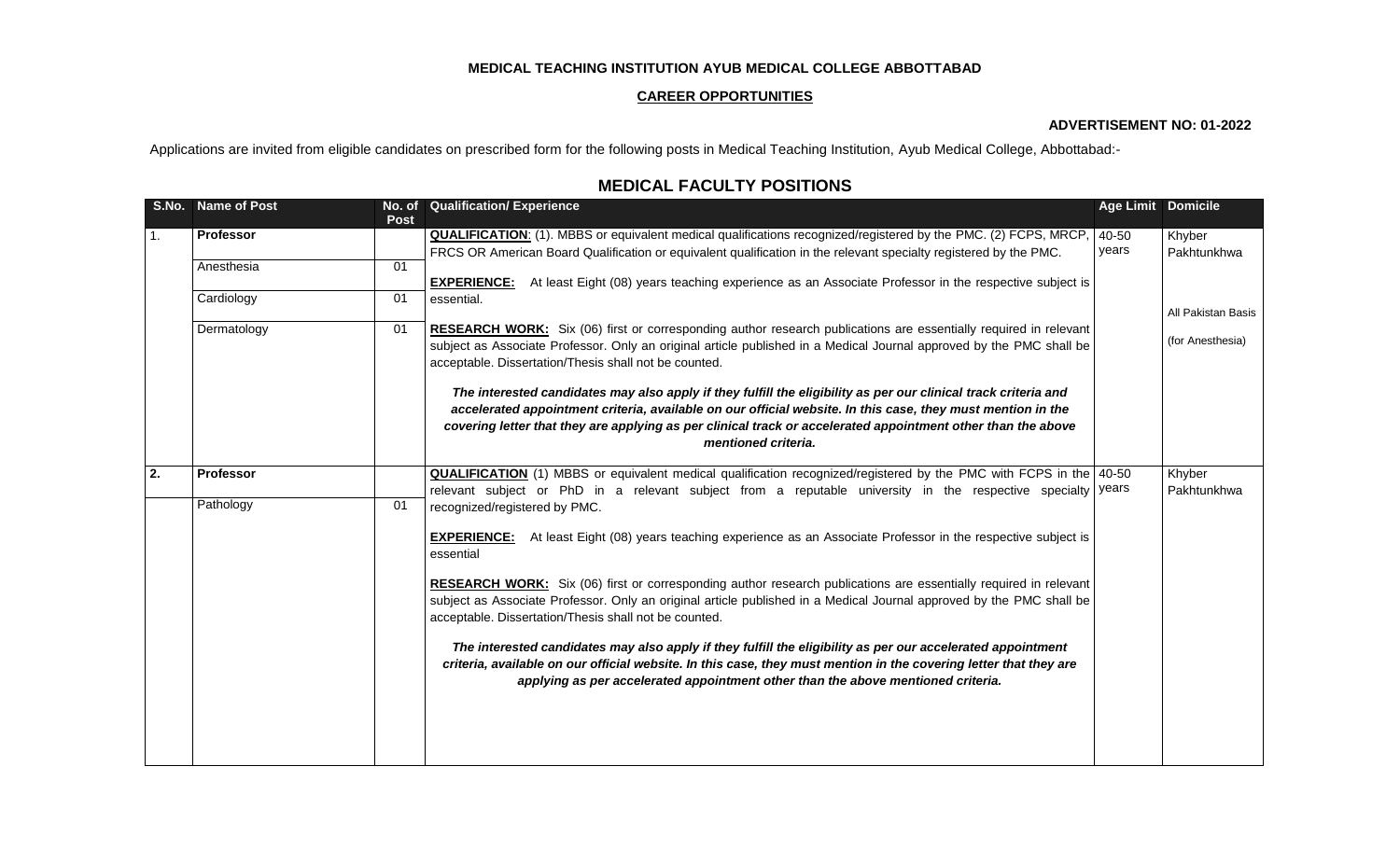| $\overline{3}$ . | <b>Associate Professor</b>      |                 | <b>QUALIFICATION:</b> (1). MBBS or equivalent medical qualifications recognized/registered by the PMC. (2) FCPS, MRCP, 35-45                                                                                                                                                                                                                                          |                    | All Pakistan Basis          |
|------------------|---------------------------------|-----------------|-----------------------------------------------------------------------------------------------------------------------------------------------------------------------------------------------------------------------------------------------------------------------------------------------------------------------------------------------------------------------|--------------------|-----------------------------|
|                  | Endocrinology                   | 01              | FRCS OR American Board Qualification or equivalent qualification in the relevant specialty registered by the PMC.                                                                                                                                                                                                                                                     | years              |                             |
|                  |                                 |                 | <b>EXPERIENCE:</b> At least Eight (08) years teaching experience as an Assistant Professor in the respective subject is<br>essential                                                                                                                                                                                                                                  |                    |                             |
|                  | <b>Medical Oncology</b>         | 01              | RESEARCH WORK: Six (06) first or corresponding author research publications are essentially required in relevant<br>subject as Associate Professor. Only an original article published in a Medical Journal approved by the PMC shall be<br>acceptable. Dissertation/Thesis shall not be counted.                                                                     |                    |                             |
|                  |                                 |                 | The interested candidates may also apply if they fulfill the eligibility as per our clinical track criteria and<br>accelerated appointment criteria, available on our official website. In this case, they must mention in the<br>covering letter that they are applying as per clinical track or accelerated appointment other than the above<br>mentioned criteria. |                    |                             |
| $\overline{4}$   | <b>Assistant Professor</b>      |                 | <b>QUALIFICATION:</b> (1) MBBS or equivalent medical qualification recognized/registered by the PMC with M.Phil / FCPS 27-45                                                                                                                                                                                                                                          |                    | Khyber                      |
|                  |                                 |                 | in the relevant subject or PhD in a relevant subject from a reputable university in the respective specialty vears                                                                                                                                                                                                                                                    |                    | Pakhtunkhwa                 |
|                  | Biochemistry                    | 01              | recognized/registered by PMC.                                                                                                                                                                                                                                                                                                                                         |                    |                             |
|                  | <b>Chemical Pathology</b>       | 01              |                                                                                                                                                                                                                                                                                                                                                                       |                    |                             |
|                  | <b>Forensic Medicine</b>        | 02              |                                                                                                                                                                                                                                                                                                                                                                       |                    |                             |
| $\overline{5}$ . | <b>Assistant Professor</b>      |                 | QUALIFICATION: (1). MBBS or equivalent medical qualifications recognized/registered by the PMC. (2) FCPS, MRCP,<br>FRCS OR American Board Qualification or equivalent qualification in the relevant specialty registered by the PMC.                                                                                                                                  | $27 - 45$<br>years | Khyber<br>Pakhtunkhwa       |
|                  | <b>Medical Oncology</b>         | 01              |                                                                                                                                                                                                                                                                                                                                                                       |                    |                             |
|                  | Dermatology                     | 01              |                                                                                                                                                                                                                                                                                                                                                                       |                    | All Pakistan Basis          |
|                  | Nephrology                      | 01              |                                                                                                                                                                                                                                                                                                                                                                       |                    | (for Medical                |
|                  | Rheumatology                    | 01              |                                                                                                                                                                                                                                                                                                                                                                       |                    | Oncology,<br>Nephrology &   |
|                  | Paediatric Nephrology           | 01              |                                                                                                                                                                                                                                                                                                                                                                       |                    | Rheumatology,<br>Paediatric |
|                  | Paediatric Intensivist          | 01              |                                                                                                                                                                                                                                                                                                                                                                       |                    | Nephrology)                 |
|                  | Neonatology                     | 01              |                                                                                                                                                                                                                                                                                                                                                                       |                    |                             |
|                  | <b>Vitero-retinal Surgery</b>   | 01              |                                                                                                                                                                                                                                                                                                                                                                       |                    |                             |
|                  | <b>Community Ophthalmology</b>  | $\overline{01}$ |                                                                                                                                                                                                                                                                                                                                                                       |                    |                             |
|                  | <b>Accident &amp; Emergency</b> | 01              | Special Pay Package will be offered to the selected candidate in specialty of Accident & Emergency.                                                                                                                                                                                                                                                                   |                    |                             |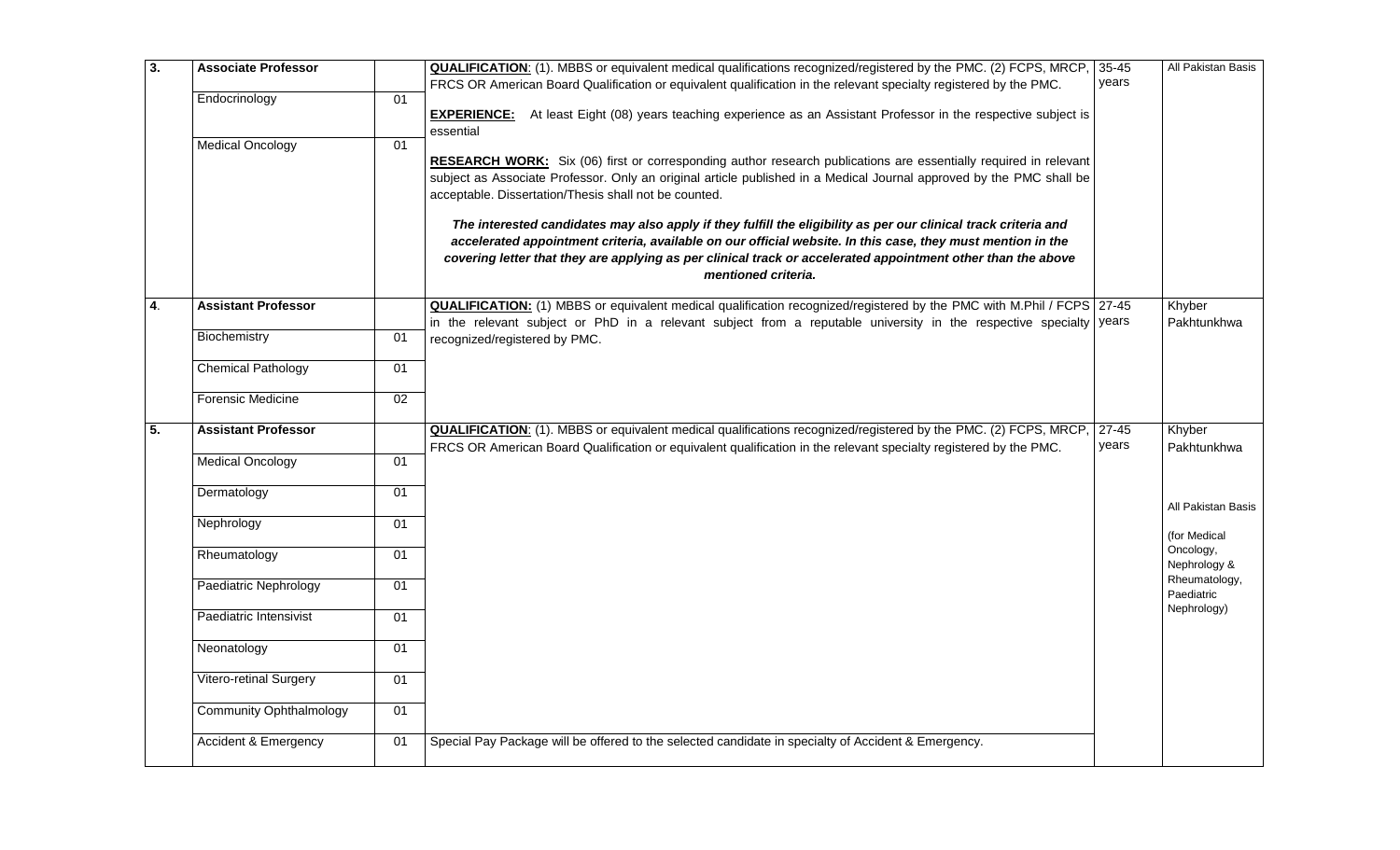| 6. | <b>Assistant Professor</b> |    | QUALIFICATION: (1). MBBS or equivalent medical qualifications recognized/registered by the PMC. (2) FCPS, MRCP, 27-45<br>FRCS OR American Board Qualification or equivalent qualification in the relevant specialty registered by the PMC.             | years | Khyber<br>Pakhtunkhwa |
|----|----------------------------|----|--------------------------------------------------------------------------------------------------------------------------------------------------------------------------------------------------------------------------------------------------------|-------|-----------------------|
|    | Pediatrics                 | 01 |                                                                                                                                                                                                                                                        |       |                       |
|    | Anesthesia                 | 01 |                                                                                                                                                                                                                                                        |       |                       |
|    | Ophthalmology              | 01 |                                                                                                                                                                                                                                                        |       |                       |
|    | Radiology                  | 01 |                                                                                                                                                                                                                                                        |       |                       |
| 7. | <b>Assistant Professor</b> |    | <b>QUALIFICATION:</b> (1) MBBS or equivalent medical qualification recognized/registered by the PMC with M.Phil/ FCPS 27-45<br>in the relevant subject or PhD in a relevant subject from a reputable university in the respective specialty vears      |       | Khyber<br>Pakhtunkhwa |
|    | <b>Medical Education</b>   | 01 | recognized/registered by PMC.                                                                                                                                                                                                                          |       |                       |
| 8. | <b>Assistant Professor</b> |    | <b>QUALIFICATION:</b><br>(1) BDS or equivalent medical qualification in Dentistry recognized/registered by the PMC 27-45<br>with M.Phil /FCPS in the relevant subject or PhD in a relevant subject from a reputable university in the respective vears |       | Khyber<br>Pakhtunkhwa |
|    | Oral Biology               | 01 | specialty recognized/registered by PMC.                                                                                                                                                                                                                |       |                       |
|    | Oral Pathology             | 02 |                                                                                                                                                                                                                                                        |       |                       |

#### **IMPORTANT NOTE:**

- *1. The candidates need not to apply again for the faculty position, if they had already applied in the previous advertisement advertised on 18-07-2021. However, they are advised to submit the updated experience certificates and research publications (if any) to the institution as per prescribed procedure within closing date of the present advertisement.*
- *2. The new applicants will apply fresh as per below prescribed procedure laid down in the advertisement.*

#### **GENERAL TERMS & CONDITIONS.**

- 1. The candidates applying for post of **S.No.1 to 08** shall apply on prescribed Application Form as per detail given below:
	- a. Application form can be downloaded from Ayub Medical College, Abbottabad website [www.ayubmed.edu.pk](http://www.ayubmed.edu.pk/) .
	- b. A Bank draft (non-refundable) in favour of Dean, Ayub Medical College, Abbottabad of Rs.2000/- should be deposited.
	- c. Mention Name of Post Applied on Envelope, attach original receipt of Bank Draft and one photocopy of the same must be attached with the Application Form.
- 2. All the appointments will be made as per MTI Rules 2015 and Regulations (as amended from time to time).
- 3. It will be mandatory for the appointed Clinical Faculty to do Institution Based Private Practice (IBPP) within Ayub Teaching Hospital, Abbottabad.
- 4. The candidates who wish to apply more than one post, he/she must submit separate application form for each position.
- 5. Government/Semi Government/Autonomous Bodies/Semi Autonomous Bodies employees may apply through proper channel with NOC and candidate who is working in Private Medical College shall also submit NOC from the concerned Medical College.
- 6. No applicant will be considered in absentia.
- 7. Number of vacancies can be increased/ decreased in any time without any notice.
- 8. The undersigned reserves the right to cancel or fill any/all vacancies without assigning any reason.
- 9. For the purpose of educational/professional qualification the Degree/Diplomas/ Certificates of un-recognized Institutions are not acceptable.
- 10. All relevant documents, Degree MBBS, Post graduation, Domicile, CNIC, PMC Registration, Experience Certificate (attested copies) must be attached with the application. **Only those documents submitted at the time of application will be considered**.
- 11. **Experience certificate from the serving or previous institution must be attached.**
- 12. Incomplete applications will not be considered.